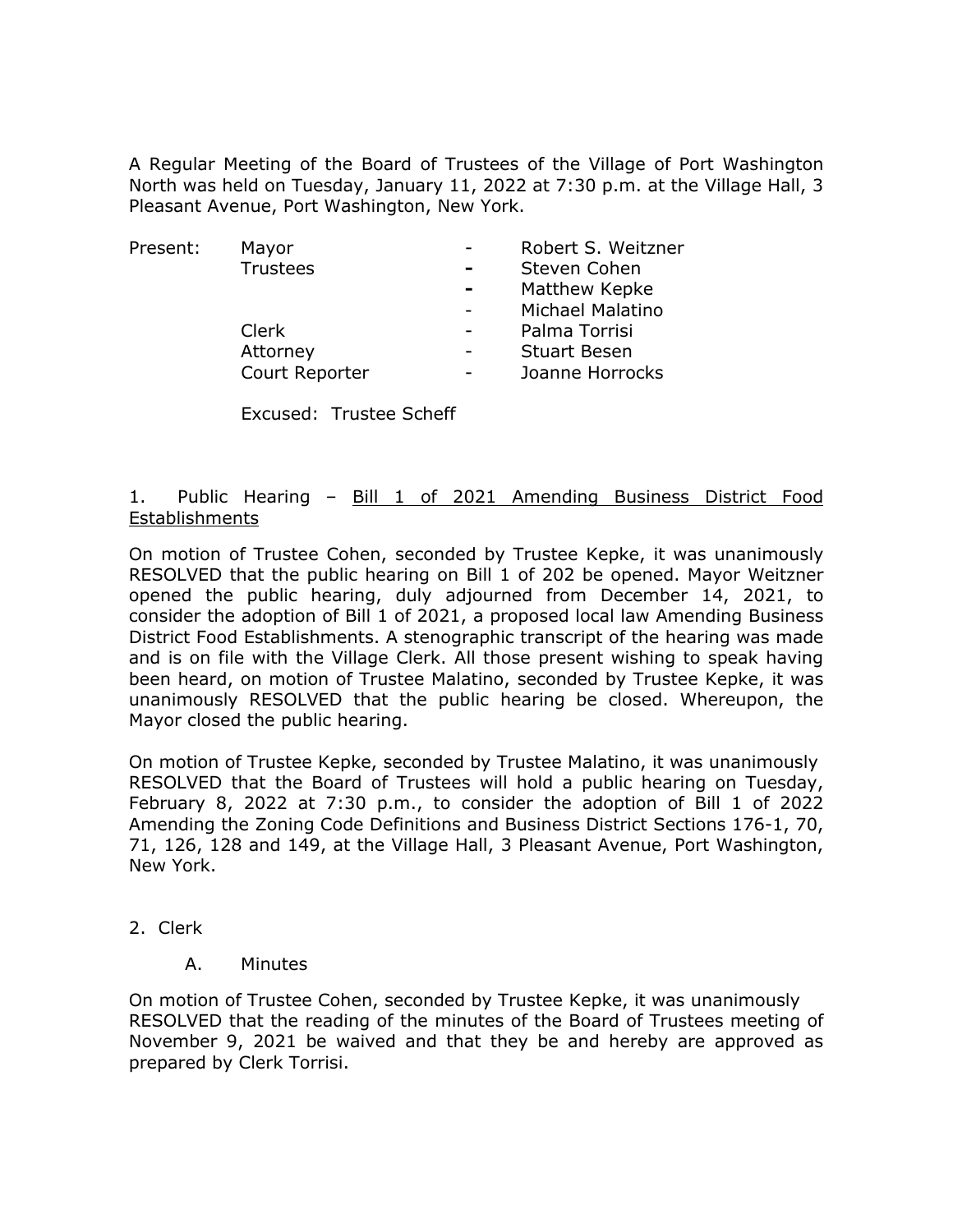### B. Clerk's Tax Return

Clerk Torrisi submitted to the board a written report of taxes for the year June 1, 2021 to May 31, 2022 assessed against various propertied in the Village which are unpaid and past due. On motion of Trustee Malatino, seconded by Trustee Kepke, the following resolution was unanimously adopted:

WHEREAS the Village Clerk on the 11<sup>th</sup> day of January 2022 did return and file an account of unpaid taxes to this Board for the year 2021, to wit:

# **VILLAGE OF PORT WASHINGTON NORTH CLERK'S TAX RETURN 2021 TAXES**

JANUARY 11, 2022

| Year | Assessed To                        | Section | Block Lot |     | Unit | \$ Amount              |
|------|------------------------------------|---------|-----------|-----|------|------------------------|
| 2021 | Malachite Development LLC          | 4       |           | 3   |      | $376.98 +$ Penalties   |
| 2021 | Angelo & Filomena Gaudioso         | 4       |           | 38  |      | $1,720.66 +$ Penalties |
| 2021 | Franklin Stainless Corp.           | 4       |           | 636 |      | $118.88 +$ Penalties   |
| 2021 | Martin A. Walsh                    | 4       |           | 775 | 151  | $375.42 +$ Penalties   |
| 2021 | Bruce Mello                        | 4       |           | 775 | 220  | $500.56 +$ Penalties   |
| 2021 | 118 Mill Pond LLC                  | 4       |           | 775 | 250  | $500.56 +$ Penalties   |
| 2021 | Steven Dianat                      | 4       | Q         | 21  |      | $125.14 +$ Penalties   |
| 2021 | Frederick L. Hehn Jr.              | 4       | Q         | -31 |      | $253.41 +$ Penalties   |
| 2021 | Steven Dianat                      | 4       | Q         | 331 |      | $17.05 +$ Penalties    |
| 2021 | Ann McQuade Revocable Trust        | 4       | O         | 247 |      | $862.21 + Penalties$   |
| 2021 | Steven Grossman                    | 4       | 116       | 20  |      | $1,532.96 +$ Penalties |
| 2021 | Tamara M. Harris Irrevocable Trust | 4       | 117       | 20  |      | $1,793.71 +$ Penalties |
| 2021 | Mark Goldman & Susan Goldman       | 4       | 118       | 4   |      | $1,212.29 +$ Penalties |
| 2021 | Ange Zurich                        | 5       | 2         |     |      | $29.72 +$ Penalties    |
|      |                                    |         |           |     |      |                        |

County of Nassau ) State of New York ) ss:

I, Palma Torrisi, Clerk of the Village of Port Washington North, Nassau County, New York, do hereby certify that the foregoing is a true and correct statement as of January 11, 2022. Witness my hand and official seal of the said Village this  $11<sup>th</sup>$  day of January 2022.

> \_\_\_\_\_\_\_\_\_\_\_\_\_\_\_\_\_\_\_\_\_\_ Palma Torrisi, Village Clerk

Seal

WHEREAS the Board of Trustees, at a meeting at the Village Hall in the Village of Port Washington North on  $11<sup>th</sup>$  day of January 2022 did examine such account and did compare it with the original tax rolls and did therefore certify to the effect that they found it to be correct, a copy of which certification is affixed hereto; and

WHEREAS from the account of unpaid taxes returned by the Clerk of the Village of Port Washington North, New York, to this Board for the year 2021, the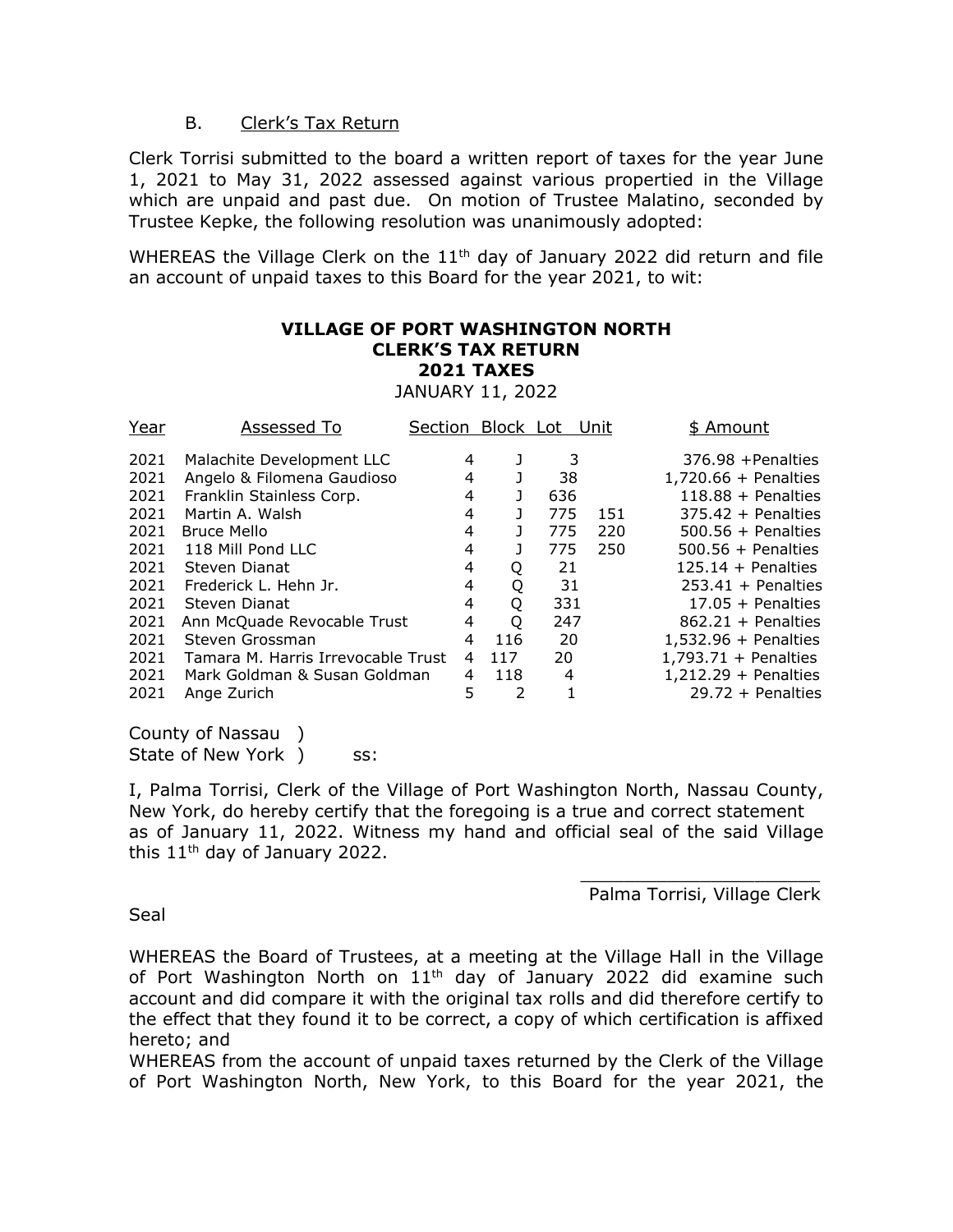following taxes still remain due and unpaid after diligent efforts have been made to collect the same, to wit:

| Year | Assessed To                        | Section Block Lot |     |     | Unit | \$ Amount              |
|------|------------------------------------|-------------------|-----|-----|------|------------------------|
| 2021 | Malachite Development LLC          | 4                 |     | 3   |      | $376.98 +$ Penalties   |
| 2021 | Angelo & Filomena Gaudioso         | 4                 |     | 38  |      | $1,720.66 +$ Penalties |
| 2021 | Franklin Stainless Corp.           | 4                 |     | 636 |      | $118.88 +$ Penalties   |
| 2021 | Martin A. Walsh                    | 4                 |     | 775 | 151  | $375.42 +$ Penalties   |
| 2021 | <b>Bruce Mello</b>                 | 4                 | L   | 775 | 220  | $500.56 +$ Penalties   |
| 2021 | 118 Mill Pond LLC                  | 4                 |     | 775 | 250  | $500.56 +$ Penalties   |
| 2021 | Steven Dianat                      | 4                 | Q   | 21  |      | $125.14 +$ Penalties   |
| 2021 | Frederick L. Hehn Jr.              | 4                 | Q   | -31 |      | $253.41 +$ Penalties   |
| 2021 | Steven Dianat                      | 4                 | Q   | 331 |      | $17.05 +$ Penalties    |
| 2021 | Ann McQuade Revocable Trust        | 4                 | Q   | 247 |      | $862.21 +$ Penalties   |
| 2021 | Steven Grossman                    | 4                 | 116 | 20  |      | $1,532.96 +$ Penalties |
| 2021 | Tamara M. Harris Irrevocable Trust | 4                 | 117 | 20  |      | $1,793.71 +$ Penalties |
| 2021 | Mark Goldman & Susan Goldman       |                   | 118 | 4   |      | $1,212.29 +$ Penalties |
| 2021 | Ange Zurich                        | 5                 | 2   |     |      | $29.72 +$ Penalties    |

NOW, THEREFORE, BE IT RESOLVED that this Board, pursuant to Article 14 of the Real Property Tax Law of the State of New York, determines to collect the amount of such unpaid taxes levied or assessed for the year 2021 by a tax sale in the manner and after the form and requirements as provided and prescribed by said Article, and completed subsequent to the 20<sup>th</sup> day of March 2022, but not later than June 30, 2022, in accordance with Section 1452, subdivision 4, of the Real Property Tax Law; that a copy of this resolution, certified by the Clerk shall be transmitted forthwith to the Treasurer of the Village with the account, affidavit and certificate of such unpaid taxes, and that the Village Treasurer, upon receiving such account of unpaid taxes and a certified copy of this resolution, be and hereby is authorized and directed to cause to be published in the official newspaper of the Village, once each week for three consecutive weeks, a list as shown in the tax roll with the amount of the tax, interest, fees and charges thereon, excepting therefrom such parcels of property on which the Village holds and owns one or more unredeemed certificates of tax sale; and also a notice that said real estate will, on a day to be determined by said Village Treasurer and specified in said notice, be sold at public auction at a place in said Village to be designated by said Village Treasurer, to discharge the tax, interest, fees and charges aforesaid, which may be due thereon at the time of such sale, and that the said Village Treasurer, at the time and place specified in said notice proceed with the sale of said real estate upon which such taxes are unpaid, as set forth above, and continue the same from day to day until the sale is completed; that such real estate shall be sold subject to any unpaid assessments thereon levied by the Village of Port Washington North and also subject to any unpaid tax liens purchased and held by the Village; and

BE IT FURTHER RESOLVED that in all cases where no bid shall be made on a lot or parcel of land so offered for sale for any amount sufficient to pay the said tax, interest, fees and charges, the said premises shall be deemed to have been sold to and purchased by the said Village of Port Washington North.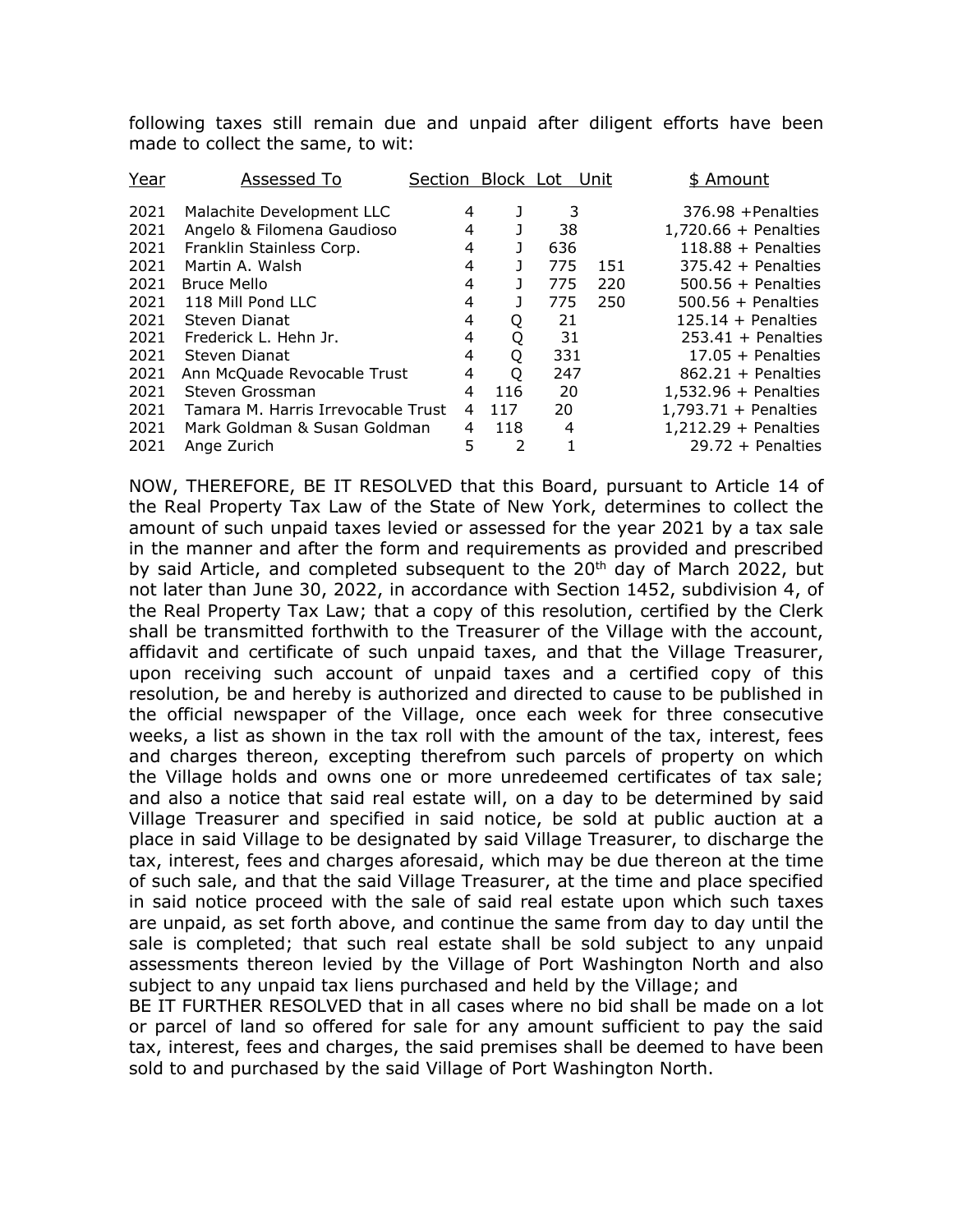State of New York ) County of Nassau ) ss:

We the undersigned, constituting the Board of Trustees of the Village of Port Washington North, hereby certify that we have compared the foregoing return and account of taxes for the year 2021, as submitted by the Village Clerk, with the original tax roll for the Village for the year 2021, from which such account was transcribed and find it to be correct.

Robert Weitzner, Mayor

\_\_\_\_\_\_\_\_\_\_\_\_\_\_\_\_\_\_\_\_\_\_\_\_\_\_\_\_\_

\_\_\_\_\_\_\_\_\_\_\_\_\_\_\_\_\_\_\_\_\_\_\_\_\_\_\_\_\_

\_\_\_\_\_\_\_\_\_\_\_\_\_\_\_\_\_\_\_\_\_\_\_\_\_\_\_\_\_

\_\_\_\_\_\_\_\_\_\_\_\_\_\_\_\_\_\_\_\_\_\_\_\_\_\_\_\_\_

Steven Cohen, Trustee

Matthew Kepke, Trustee

Michael Malatino, Trustee

Sworn to before me this  $11<sup>th</sup>$  day of January 2022

Palma Torrisi, Notary Public

\_\_\_\_\_\_\_\_\_\_\_\_\_\_\_\_\_\_\_\_\_\_\_\_\_

State of New York ) County of Nassau ) ss:

I, Palma Torrisi, Clerk of the Village of Port Washington North, Nassau County, New York, do hereby certify that the foregoing is a true and correct copy of a resolution duly adopted by the Board of Trustees of the Village of Port Washington North at a regular meeting of said Board held on January 11, 2022 at which a quorum was present. Witness my hand and official seal of the said Village this 11th day of January 2022.

**SFAL** 

\_\_\_\_\_\_\_\_\_\_\_\_\_\_\_\_\_\_\_\_\_\_\_\_\_\_\_\_\_\_\_\_\_\_\_ Palma Torrisi, Village Clerk

### C. Village Election

On motion of Trustee Cohen, seconded by Trustee Kepke, the following resolution was unanimously adopted: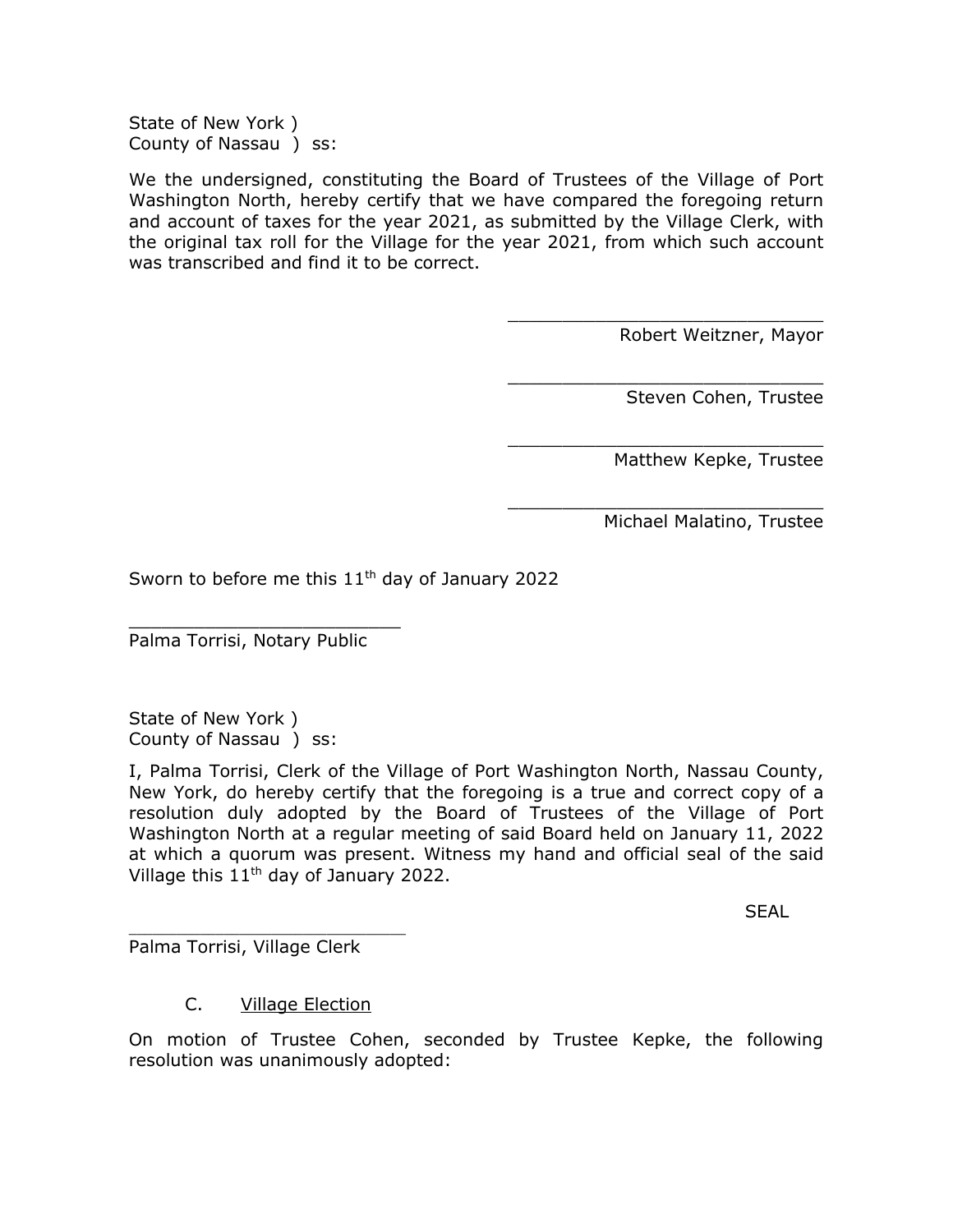WHEREAS, the Village Clerk, as election officer of the Village of Port Washington North, has attempted to obtain the names of six residents of the Village of Port Washington North who would qualify to hold the office of Inspector of Election in accordance with the Election Law of the State of New York; and

WHEREAS, the Village Clerk has not been able to find six persons who reside within the Village of Port Washington North and who meet the requirements to be appointed as Inspectors of Election as specified in the Election Law and who are willing to serve as such;

NOW, THEREFORE, BE IT RESOLVED that the requirement that Inspectors of Election of the Village of Port Washington North reside within the Village of Port Washington North is hereby amended pursuant to Village Law Section 3-300 to provide that this Board of Trustees is hereby authorized to appoint any resident of the County of Nassau, who is otherwise duly qualified to act as an Inspector of Election, to act as an Inspector of Election for the Village of Port Washington North for the Village of Port Washington North's 2022 General Election.

Vote was recorded as follows: Trustee Cohen-aye, Trustee Kepke-aye, Trustee Malatino-aye, Mayor Weitzner-aye. Motion carried.

On motion of Trustee Cohen, seconded by Trustee Kepke, it was

RESOLVED that Carolyn Mastropieri, Kathleen O'Connor, Cindy Perdikakis and Susan Wishnew be and hereby are appointed Inspectors of Election for the 2022 General Village Election; that Rogelio Leon and Julian Maissel be and hereby are appointed Alternate Inspectors of Election; and that said Cindy Perdikakis be and hereby is appointed Chairperson of said Inspectors; and BE IT FURTHER RESOLVED that, for each day worked, said Inspectors and Alternate Inspectors, except for the Chairperson, shall be compensated at the rate of \$175.00 per day and that said Chairperson shall be compensated at the rate of \$200.00 per day.

Vote was recorded as follows: Trustee Cohen-aye, Trustee Kepke-aye, Trustee Malatino-aye, Trustee Scheff-aye, Mayor Weitzner-aye. Motion carried.

# D. Grievance Day

On motion of Trustee Kepke, seconded by Trustee Malatino, it was unanimously RESOLVED that on the 15<sup>th</sup> day of February 2022, at the Village Hall, 3 Pleasant Avenue, Port Washington, New York 11050, the Board of Trustees and the Assessor will meet for the purpose of hearing complaints in relation to assessments from 10:00 a.m. to 2:00 p.m. on said day. Each complainant shall file with the Village Clerk on or before February 15, 2022 a statement under oath, specifying the respect in which the assessment complained of is incorrect, which statement must be made by the person whose property is assessed or by some person authorized to make such statement who has the knowledge of the facts stated therein.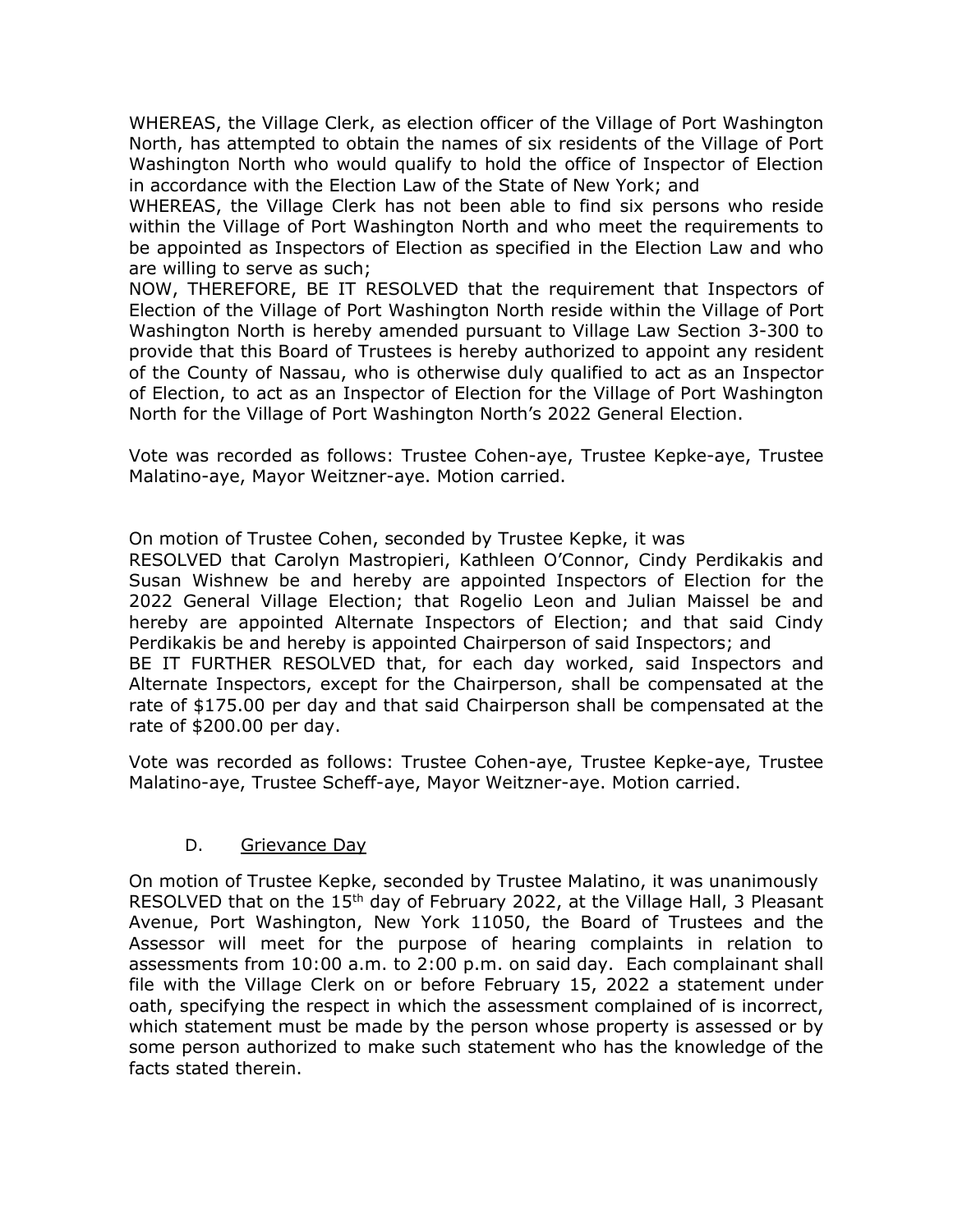## 3. Treasurer

A. On motion of Trustee Cohen, seconded by Trustee Kepke, it was unanimously

RESOLVED that the reading of the General Fund Abstract of Vouchers #241, totalling \$81,402.59, be waived and that it be and hereby are approved as prepared by Treasurer Bella.

B. On motion of Trustee Malatino, seconded by Trustee Kepke, it was unanimously

RESOLVED that the modifications contained in the December 14, 2021 budget report be accepted as presented by Treasurer Bella.

## 4. Reports

A. Public Works

On motion of Trustee Malatino, seconded by Trustee Cohen, it was unanimously RESOLVED that the Public Works Department report for the month of December 2021/January 2022 be and hereby is accepted as submitted by Superintendent Novinski.

# B. Building Department

On motion of Trustee Cohen, seconded by Trustee Malatino, it was unanimously RESOLVED that the Building Department report for December 2021/January 2022 be and hereby is accepted as submitted by Superintendent Barbach.

# 5. Business

A. Upon presentation of numerous plumbing bills, the Board directed that the curb tree in front of 10 Marlin Lane be removed.

# B. Conditional Use Extension for Parking & Storage of Motor Vehicles at 101 Winners Circle

On motion of Trustee Kepke, seconded by Trustee Malatino, it was unanimously RESOLVED that the Board of Trustees hereby extends the conditional use permit of Biener Auto Group Inc., 795 Northern Boulevard, Great Neck, New York 11021, to allow the outdoor storage and parking of motor vehicles at 101 Winners Circle, Port Washington, New York 11050 (said premises are designated on the Nassau County Land & Tax Map as Section 4, Block 123, Lots 18, 20, 23, 24, 43 & 50 and are owned by Parvis Farahzad, 101 Channel Drive LLC, 750 Route 25A, East Setauket, New York 11733) to February 11, 2022, upon the same terms and conditions as the permit granted on October 12, 2021.